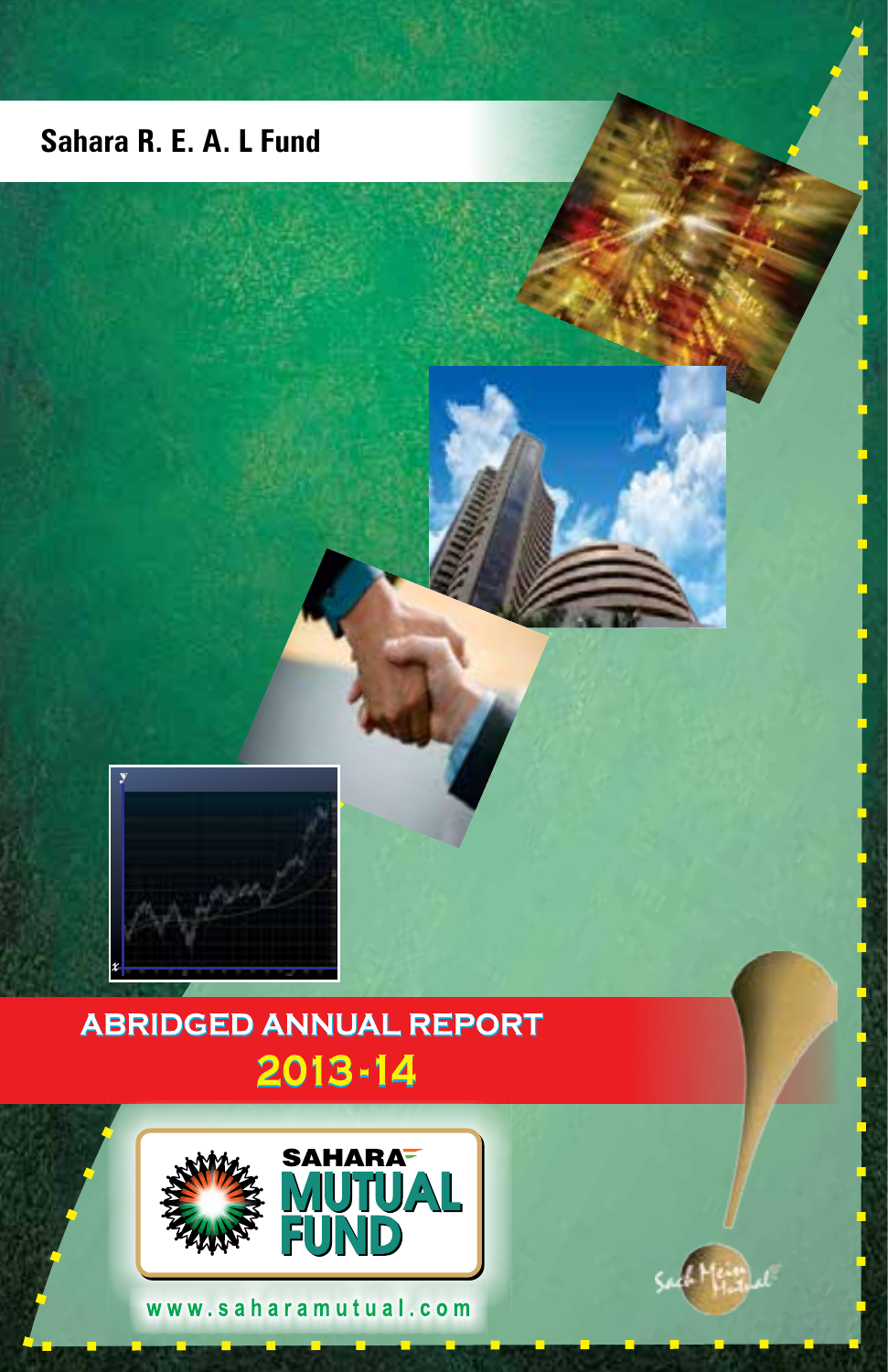# **INDEX SAHARA R. E. A. L FUND**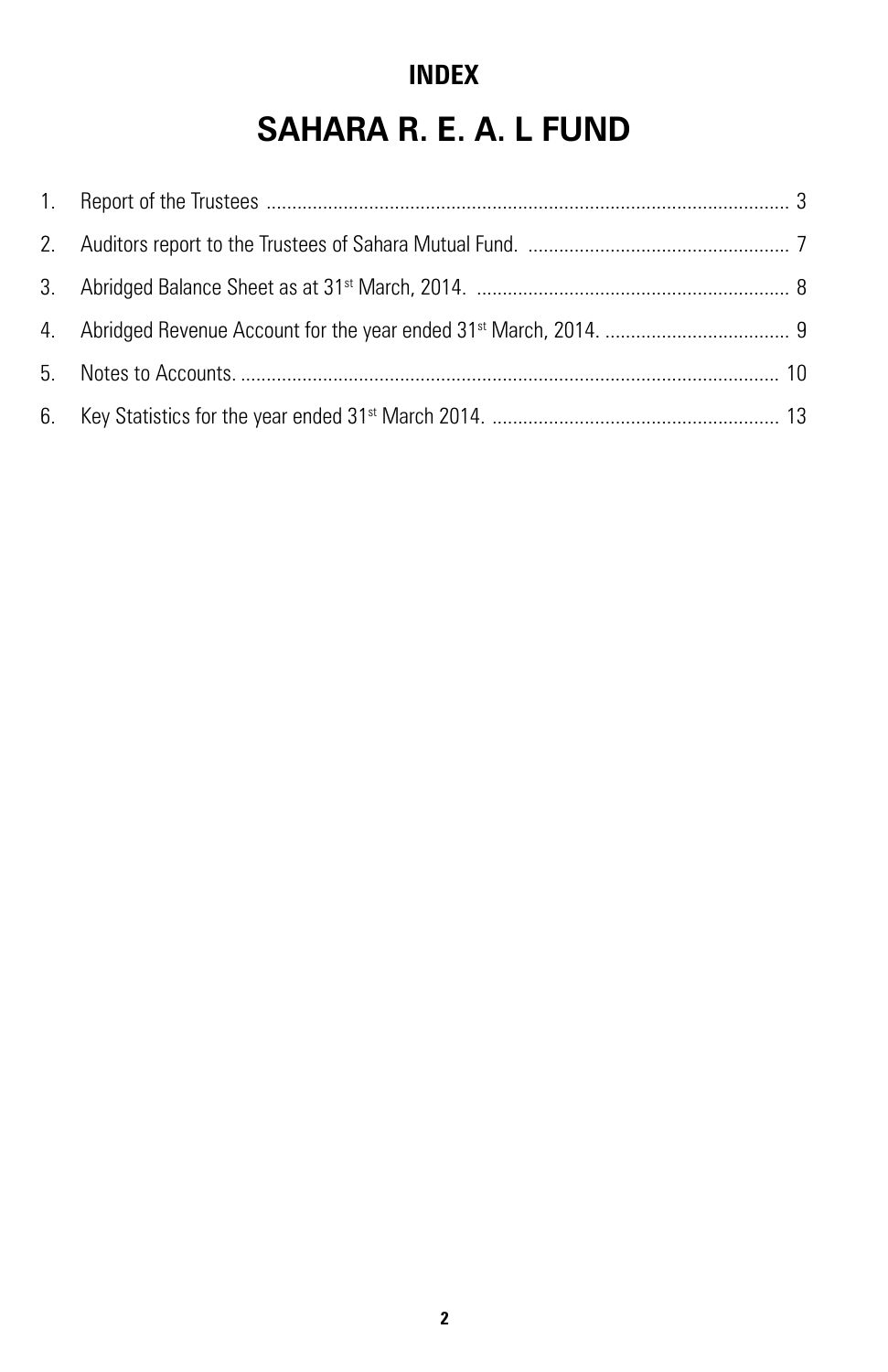### **REPORT OF THE TRUSTEES**

We are pleased to present before you the ANNUAL REPORT of SAHARA MUTUAL FUND for the year ended March 31, 2014.

#### **Overview of Debt Markets in 2013-14**

The events unfolded in the last year provided indications to the policy makers across the globe that policy action needs coordination not only to face the challenge but also during the unwinding process. US at the back of growth momentum announced the roll back plan of its stimulus measures which resulted in impact on global capital markets as well as currencies. The 10Year benchmark rates in India zoomed to over 9.5% while short term rates stepped up to 12.5% between May'13 to August '13. Dollar outflow pushed the forex reserve to pare nearly 20 bn Dollars. RBI had to intervene and certain measures were announced both to attract dollar and to curtail the speculation in currency while government discouraged gold import to sustain the current account deficit (CAD). Also RBI hiked the policy rates twice to counter the impact as well as to soften the inflationary tendencies to 8%.

The second half of the year was relatively stable on the back of above policy measures. Macro economic data and volatility in currency market eased. Rupee remained stable in the range of 60-62/dollar. Current Account Deficit (CAD) moderated to below 3% of the GDP while WPI softened and CPI too followed the trend to register 4.68% and 8.03% respectively in the month of Feb. However Fiscal deficit remained the concern for most part even after the reiteration from government to cap the fiscal deficit at 4.8%.

Government finance fared poorly due to less than budgeted tax revenue especially indirect tax while non plan expenditure remained buoyant. IIP posted a dismal picture for the year with negative growth.

#### **Overview of Equity Markets in 2013-14**

At the start of October 2013-2014, there were hopes of revival of the Indian economy; however certain global circumstances coupled with low policy initiatives led to subdued performance of the equity market. Despite that, and amidst high volatility throughout the year, the stock markets ended the year with gains. In the last financial year 2013-2014, the leading benchmark indices, Sensex and Nifty posted annual gains of 18.85% & 17.98% respectively. Both Sensex and Nifty made all time highs, whereas CNX Midcap index gave a return of 16.36%. In the last financial year, flows have been robust from Foreign Institutional Investors (FII's) with net buyers of around Rs.80,000 crores while Domestic Institutional Investors (DII's) were net sellers.

India has decisively voted BJP-led NDA to power at the center. BJP itself has won over 50% of the seats, thereby giving a sign of stability and freedom of pursuing its policies.

During the Financial Year 2013-2014 few major events which impacted the markets were, U.S. Federal bank action, India's twin deficits i.e. fiscal deficit and current account deficit, currency movement and General Elections in India.

The U.S. action on tapering impacted the markets across the global. The sharp increase in U.S. yields sparked a sudden portfolio adjustment by international investors away from developing country assets, leading to a significant decline in capital flows. Tapering is to continue in 'measured fashion' through first half of 2014 unless economic conditions change.

Financial Year 2013-2014 was a turbulent year for India dictated by falling economic growth, depreciating rupee, high inflation and tight liquidity conditions. While the year started on a favourable note with lower commodity prices, diesel price hike, low core inflation and interest rate cuts, fears of taper in the US led to notable volatility in the financial markets. The worst hit was the Rupee which touched a low of Rs.68.825 against the Dollar in August from the Rs.61-62 levels seen earlier. However, the policies followed by the Reserve Bank of India (RBI) during that period helped India to navigate the situations safely and without having adverse impact on its currency.

On the international front financial markets are undergoing significant transition as strengthening growth in high-income economies is prompting an end to the extraordinary stimulus measures taken in the wake of the global financial crisis. Most of this adjustment had played itself out by end-August 2013, with equity, bond and foreign exchange markets recovering or stabilizing in the final months of the year. The euro area has seen a sluggish with modest improvement in growth. Germany continues to drive growth in the region.

#### **1. Scheme Performance, Future Outlook and Operations of Sahara R.E.A.L Fund**

| Performance as of March 31, 2014 | vear          | Since inception | Inception date |
|----------------------------------|---------------|-----------------|----------------|
| Sahara R.E.A.L Fund (%)          | 26.25<br>1.41 |                 | Nov 27, 2007   |
| CNX Nifty (%)                    | 7.98          | 2.60            |                |

"The price and redemption value of the units, and income from them, can go up as well as down with the fluctuations in the market value of its underlying investments;"

As on March 31, 2014, the scheme had invested 96 % of its net assets invested in equities and the balance in other current assets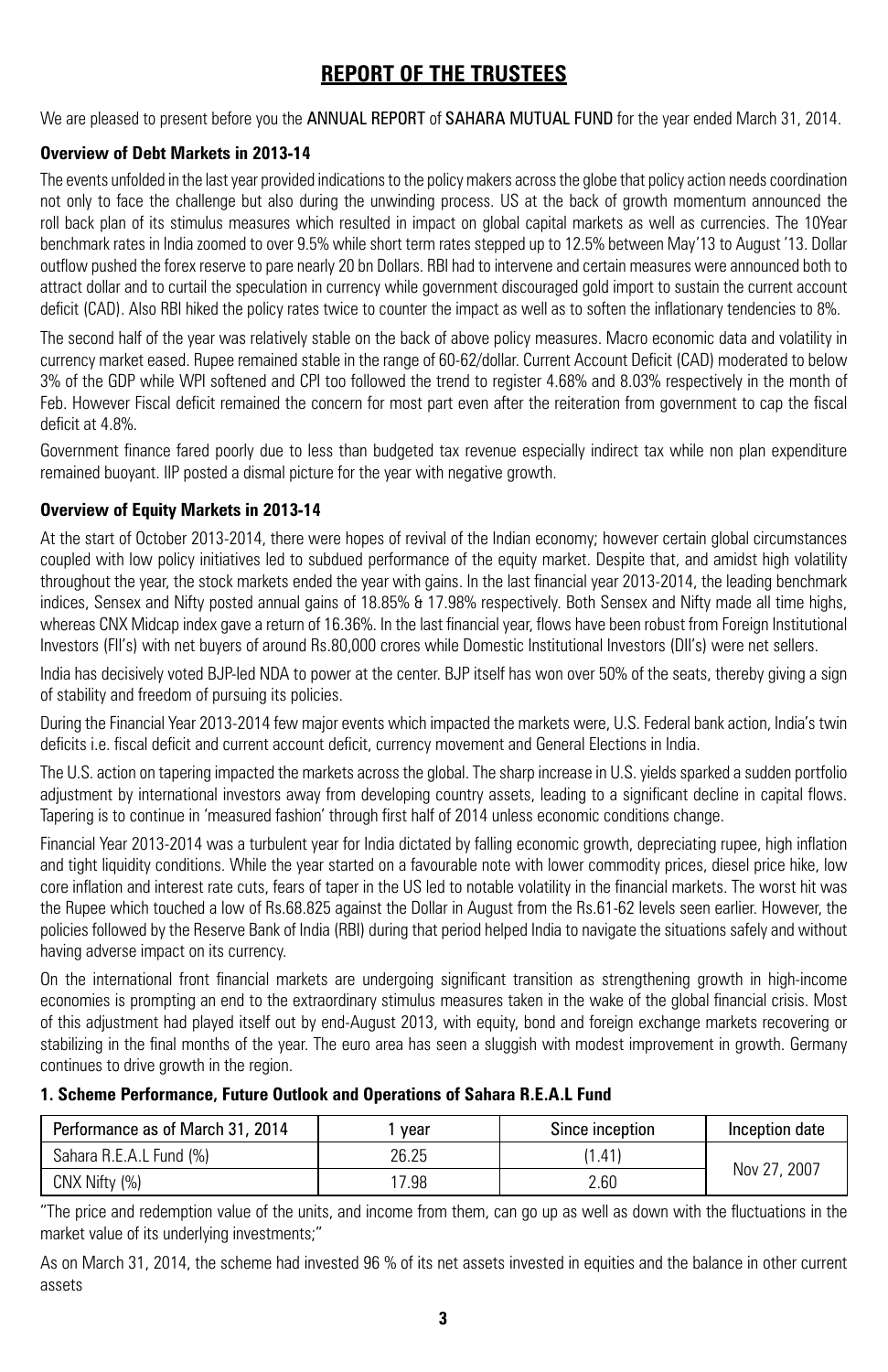#### **DEBT MARKETS**

Financial year 2014-2015 started with general election and hence an expectation of strong, stable, and policy driven government may drive the sentiments of the debt market. Currency market and Current Account Deficit (CAD) may also be positively affected given a strong FII inflow. Also with strong government may revive the structural and policy reform which has been stalled for long. So the nature of the new government is one of the key factors which may decide the overall market sentiments.

However the outlook for the inflation is bleak given the possibilities of El-Nino effect impacting the monsoon. Food inflation which has been the major dampener in the past year may again prove to be a threat. WPI and CPI both on account on expected higher food price. Inflation may not tread on RBI expected lines. With the new government in place it is expected to follow high growth policies which may result in better economic outlook and slightly lower inflation trajectory. RBI is expected to hold the policy rates in the 1<sup>st</sup> half of the FY15 but may review the policy in tune with prevailing condition. Export sector though has improved in the last year but weak environment in China and other emerging economies which are battling with lower growth syndrome may affect the sector. Gold import which has been artificially curtailed may again pose challenge once the import restrictions resides. Fiscal position may not see too much of the improvement in FY15. Fiscal Deficit and subsidy would remain the concerns. Industrial growth may also be a concern area.

On international front, the revival of US and Europe and the consequent tapering of stimulus may result in volatility in the emerging markets. The global economic situation is likely to improve during the current fiscal year leading to better opportunities on export front. A stable new government along with mature responses of the Reserve Bank is likely to lead to better fiscal and monetary position. In this scenario interest rates are likely to fall in second half of current fiscal year.

#### **EQUITY MARKETS**

Though the economy is still in a low growth phase, it looks close to bottoming out. GDP growth is looking set to better expectations after 10 quarters and is headed higher after hitting a low of 4.5% for FY14. Liquidity stress is easing as influx of forex has improved liquidity at the shorter end. On the external front, an improvement in trade deficit has helped narrow the Current Account Deficit (CAD). Improved forex reserves on the back of USD 34 billion accretion through RBI swap window for FCNR(B) and bank borrowing have stabilized around Rs.60 level, which may have provided some comfort to RBI to start rebuilding its reserves.

India has decisively voted BJP-led NDA to power at the center. BJP won its highest ever number of seats with clear majority.

The reformist and pro-development track record and image of Mr.Narendra Modi and the NDA are expected to boost the overall sentiments. The new government is likely to follow a path of stable, consistent and growth policies.

#### **2. Brief Background of Sponsor, Trust, and AMC Company**

#### **a. Sahara Mutual Fund**

Sahara Mutual Fund (SMF) has been established as a Trust by the Trust Deed (amended from time to time) dated  $18<sup>th</sup>$ July, 1996 in accordance with the Indian Trusts Act, 1882, and duly .registered under the Indian Registration Act, 1908, sponsored by Sahara India Financial Corporation Limited ("SIFCL").

The Trustees have appointed Sahara Asset Management Company Private Limited as the Investment Manager to Sahara Mutual Fund to function as the Investment Manager for all the Schemes of Sahara Mutual Fund. Sahara Mutual Fund was registered with SEBI on 1st October, 1996.

#### **b. Board of Trustees**

The Board of Trustees as on date comprises Mr.S.R. Hegde, Independent Trustee, Mr.P.V.Rao, Independent Trustee, Mr A. K Thakur, Independent Trustee and Dr P. P Shastri, Independent Trustee.

The Board of Trustees is the exclusive owner of the Trust Fund and holds the same in trust for the benefit of the unit holders. The Board of Trustees has been discharging its duties and carrying out the responsibilities as provided in the Regulations and the Trust Deed. The Board of Trustees seeks to ensure that the Fund and the Schemes floated there under are managed by the AMC in accordance with the Trust Deed, the Regulations, directions and guidelines issued by the SEBI, the Stock Exchanges, the Association of Mutual Funds in India and other regulatory agencies.

#### **3. Investment Objective of the Scheme.**

The investment objective would be to provide long term capital gains by investing predominantly in equity / equity related instrument of companies in the Retailing, Entertainment & Media, Auto & auto ancillaries and Logistics sector.

#### **4. Significant Accounting Policies:**

The Balance Sheet and the Revenue Account together with the notes thereon have been prepared in accordance with the accounting policies and standards specified in the Ninth Schedule of the Securities and Exchange Board of India (Mutual Funds) Regulations, 1996 and amendments thereto, as applicable.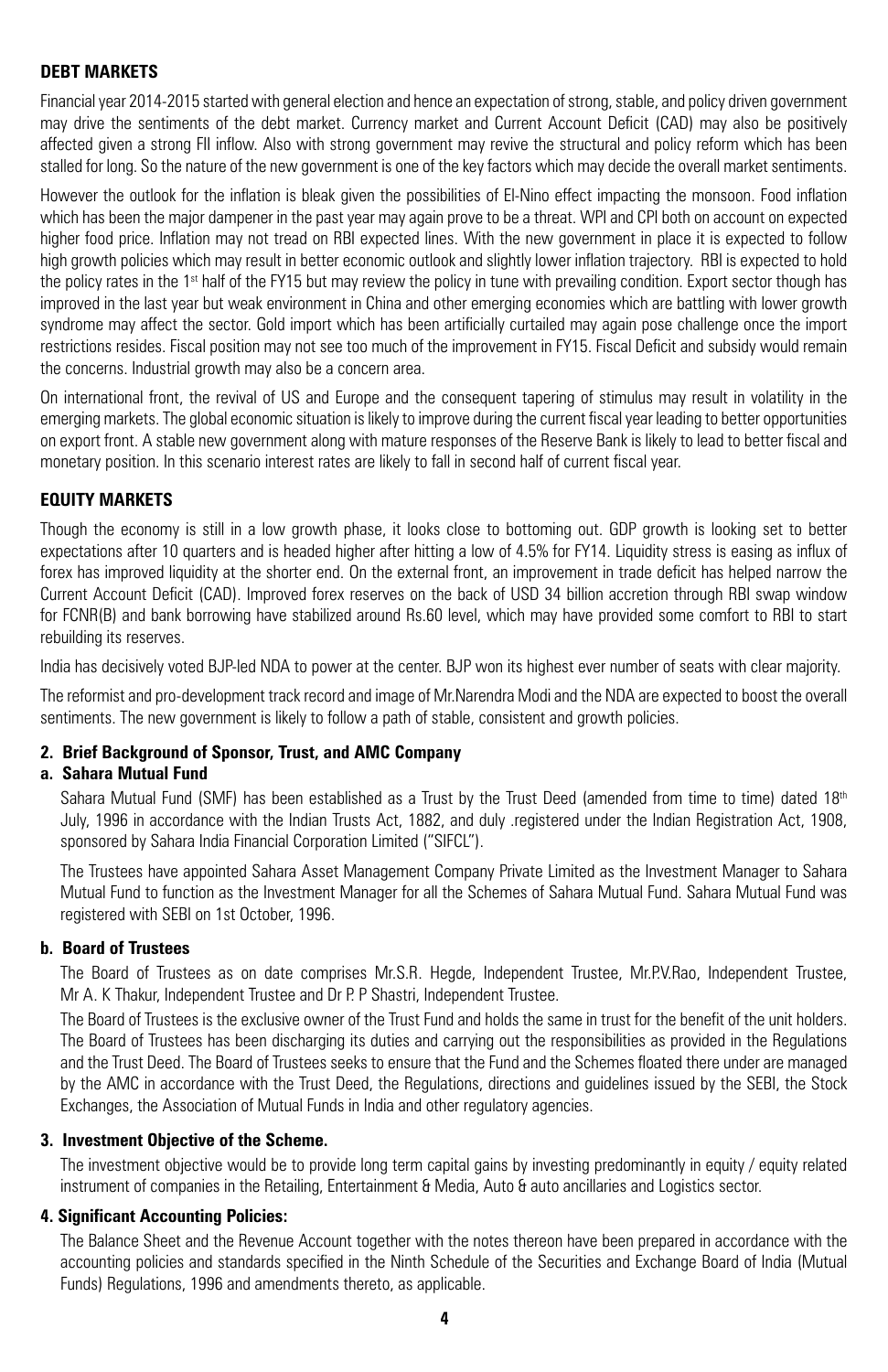#### **5. Unclaimed Dividends and Redemptions**

| Scheme Name             |  | No of Investors   Unclaimed Dividend (₹)   No of Investors   Unclaimed Redemption (₹) |
|-------------------------|--|---------------------------------------------------------------------------------------|
| `Sahara R E A L<br>Fund |  | 605.486.31                                                                            |

#### **6. Disclosure of investor complaints for the year 2013-14**

Total Number of Folios under all schemes: 31504

|                                                                                                 |                                                                                 |                                            | Action on (a) and (b)          |                             |                |                          |                       |                           |                 |                 |               |                  |
|-------------------------------------------------------------------------------------------------|---------------------------------------------------------------------------------|--------------------------------------------|--------------------------------|-----------------------------|----------------|--------------------------|-----------------------|---------------------------|-----------------|-----------------|---------------|------------------|
| (b) No of<br>No. of<br>(a)<br>Com-<br>Resolved<br>Type of<br>Complaints<br>complaints<br>plaint |                                                                                 |                                            |                                |                             |                | Pending                  |                       |                           |                 |                 |               |                  |
| Code                                                                                            | Complaint#                                                                      | pending at<br>the beginning<br>of the year | received<br>during the<br>year | <b>Within</b><br>30<br>Days | Days           | $30 - 60$ 60-180<br>Days | Beyond<br>180<br>days | $*$ Non<br>Actio<br>nable | $0 - 3$<br>mths | $3 - 6$<br>mths | $6-9$<br>mths | $9 - 12$<br>mths |
| IA                                                                                              | Non receipt of<br>Dividend on Units                                             | $\Omega$                                   | 14                             | 14                          | $\Omega$       | $\mathbf{0}$             | $\theta$              | 0                         | $\Omega$        | $\Omega$        | $\mathbf{0}$  | $\mathbf{0}$     |
| $\overline{AB}$                                                                                 | Interest on delayed<br>payment of Dividend                                      | $\overline{0}$                             | $\mathbf{0}$                   | $\mathbf{0}$                | $\theta$       | $\overline{0}$           | $\theta$              | 0                         | $\Omega$        | 0               | $\Omega$      | $\mathbf{0}$     |
| $\overline{C}$                                                                                  | Non receipt of<br><b>Redemption Proceeds</b>                                    | $\overline{0}$                             | 6                              | 6                           | $\theta$       | $\theta$                 | $\theta$              | 0                         | $\mathbf{0}$    | 0               | $\theta$      | $\theta$         |
| ID                                                                                              | Interest on delayed<br>Payment of Redemption                                    | $\overline{0}$                             | $\mathbf{0}$                   | $\mathbf{0}$                | $\Omega$       | $\overline{0}$           | $\theta$              | $\Omega$                  | $\Omega$        | $\Omega$        | $\Omega$      | $\Omega$         |
| II A                                                                                            | Non receipt of<br>Statement<br>of Account/Unit<br>Certificate                   | $\overline{0}$                             | $\Omega$                       | $\Omega$                    | $\Omega$       | $\overline{0}$           | $\theta$              | U                         | $\Omega$        | $\Omega$        | $\Omega$      | $\theta$         |
| $\parallel$ B                                                                                   | Discrepancy in<br>Statement of Account                                          | $\overline{0}$                             | 3                              | 3                           | $\overline{0}$ | $\mathbf{0}$             | $\theta$              | 0                         | $\Omega$        | U               | $\mathbf{0}$  | $\theta$         |
| II C                                                                                            | Data corrections in<br>Investor details                                         | $\overline{0}$                             | $\mathbf{0}$                   | $\mathbf{0}$                | $\overline{0}$ | $\mathbf{0}$             | $\theta$              | 0                         | $\Omega$        | 0               | $\theta$      | $\theta$         |
| II <sub>D</sub>                                                                                 | Non receipt of Annual<br>Report /Abridged<br>Summary                            | $\mathbf{0}$                               | 0                              | 0                           | 0              | $\overline{0}$           | $\theta$              | U                         | $\Omega$        | 0               | $\Omega$      | $\mathbf{0}$     |
| III A                                                                                           | Wrong switch between<br>Schemes                                                 | $\overline{0}$                             | $\mathbf{0}$                   | $\mathbf{0}$                | $\Omega$       | $\overline{0}$           | $\theta$              | 0                         | $\Omega$        | U               | $\mathbf{0}$  | $\theta$         |
| III B                                                                                           | Unauthorized switch<br>between Schemes                                          | $\overline{0}$                             | $\mathbf{0}$                   | $\mathbf{0}$                | $\overline{0}$ | $\theta$                 | $\theta$              | 0                         | $\Omega$        | U               | $\mathbf{0}$  | $\theta$         |
| III C                                                                                           | Deviation from<br>Scheme attributes                                             | $\overline{0}$                             | $\mathbf{0}$                   | $\mathbf{0}$                | $\overline{0}$ | $\mathbf{0}$             | 0                     | 0                         | $\Omega$        | 0               | $\theta$      | $\theta$         |
| III <sub>D</sub>                                                                                | Wrong or<br>Excess charges/load                                                 | $\overline{0}$                             | $\mathbf{0}$                   | $\mathbf{0}$                | $\Omega$       | $\overline{0}$           | $\theta$              | 0                         | $\Omega$        | U               | $\Omega$      | $\Omega$         |
| III E                                                                                           | Non updation of<br>changes viz.address,<br>PAN.bank details.<br>nomination, etc | $\overline{0}$                             | 5                              | 5                           | $\Omega$       | $\Omega$                 | $\theta$              | U                         | $\Omega$        | $\Omega$        | $\Omega$      | $\theta$         |
| IV                                                                                              | Others**                                                                        | $\overline{0}$                             | 4                              | 4                           | $\Omega$       | $\overline{0}$           | $\Omega$              | 4                         | $\Omega$        | $\Omega$        | $\Omega$      | $\theta$         |

# including against its authorized persons/ distributors/ employees etc.\* Non actionable means the complaint that are incomplete / outside the scope of the mutual fund \*\* Not pertaining to Sahara Mutual Fund.

#### **7. Role of Mutual Funds in Corporate Governance of Public Listed Companies Policy on Attending AGM/EOGM of Investee Companies**

#### **Introduction**

Sahara Asset Management Company Private Limited, acts as an Investment Manager ("The AMC") to the schemes of Sahara Mutual Fund ("Fund"). The general voting policy and procedures being followed by the AMC in exercising the voting rights ("Voting Policy") is given hereunder.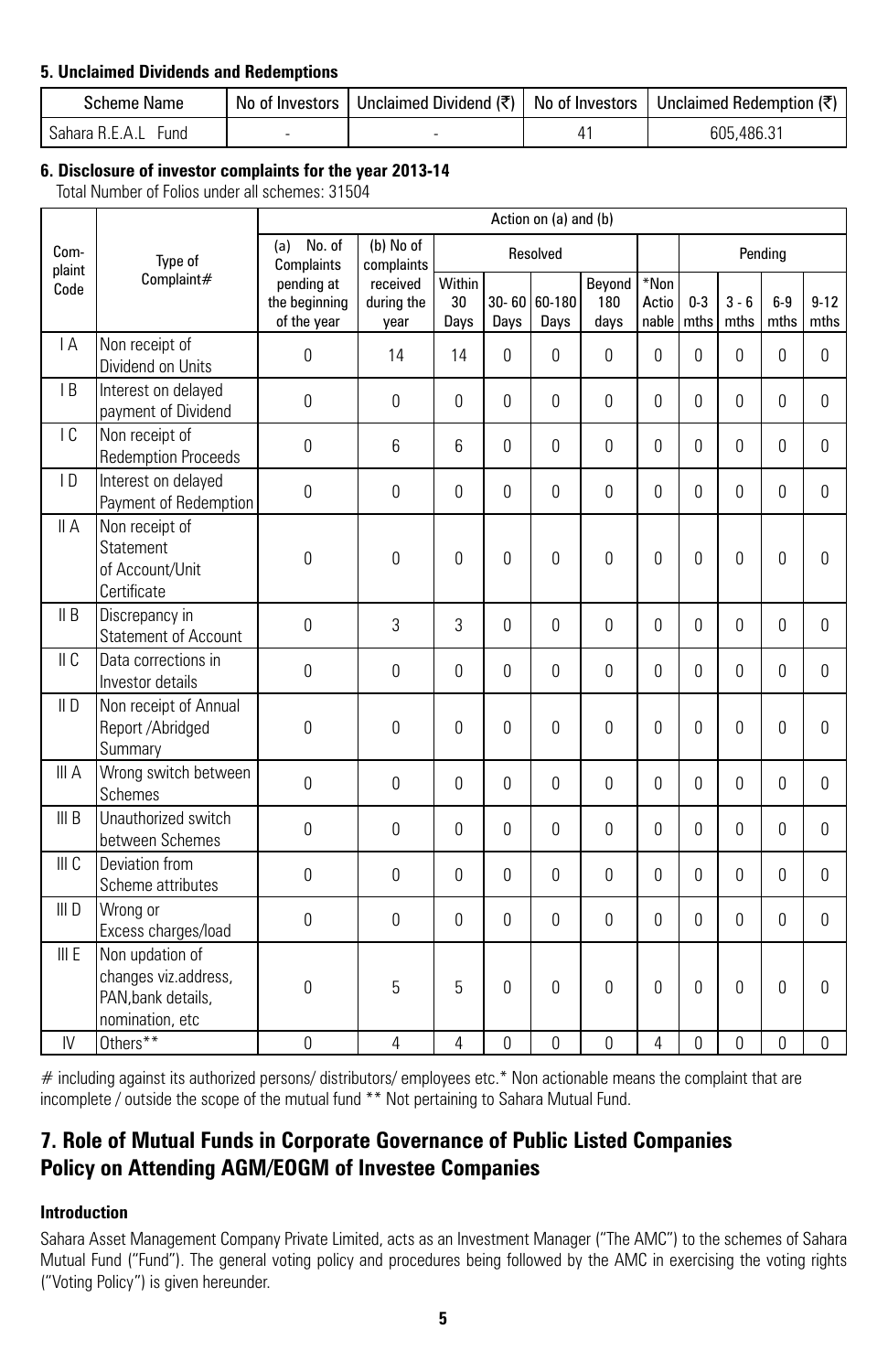**Philosophy and Guidelines of Voting Policy** The AMC has a dual responsibility of a prudent fund manager investing investor money as well as of an entity performing the responsibility of protecting the investor interest. As part of the management of funds, irrespective of the scheme, the AMC ensures that investments are made in companies that meet investment norms. It is expected that the investee company adheres to proper corporate governance standards. The voting policy for the investee companies by the AMC is as under:

The AMC shall deal with voting on case to case basis. For this purpose, the AMC shall review various notices of AGM/EOGM received from the investee companies from time to time and decide whether there are some issues on which the voting decision (favourable / unfavourable) is to be taken. The AMC would generally agree with the management of the Investee Company on routine matters, but may object by voting against if it believes that the interest of the shareholders are prejudiced in any manner.

As regards non-routine items the Fund Manager-Equity with assistance of the Equity Research Department and in consultation with the Chief Investment Officer shall review each of such cases and make specific recommendations to the Chief Executive Officer. In case the AMC is against any non routine item, it may decide to attend the meeting and vote against. In some other such cases, it may decide to abstain based on one or more of the factors like our small holding in the company, location of the meeting place, time/cost involved etc. For these instances, the reasons for non attendance will be recorded. As per the decision taken by the AMC, it may depute an authorized person to vote in AGM/EOGM appropriately keeping in mind the interest of unit holders. AMC would maintain a record on the AGM/EOGM voting related matters.

#### **Disclosure of Voting policy and Maintenance of Records:**

This Policy on attending AGM/EOGM and suitable disclosure thereof is available on the website (www.saharamutual.com) of the Mutual Fund.

**Note:** For details of voting in the AGMs of the investee companies for the financial year 2013-14, unit holders can log on to the website (www.saharamutual.com) of the Fund. Further the said details are also available in the Annual Report of Sahara Mutual Fund for the period 2013-14. The details of voting shall be emailed/sent as and when requested by the unit holders free of cost.

#### **8. Statutory Information.**

- a. The Sponsors are not responsible or liable for any loss resulting from the operation of the Schemes of the Fund beyond their initial contribution of Rs.1 lakh for setting up the Fund.
- b. The price and redemption value of the units, and income from them, can go up as well as down with fluctuations in the market value of its underlying investments.
- c. Full Annual Report is disclosed on the website (www.saharamutual.com) and shall be available for inspection at the Head Office of the Mutual Fund. Present and prospective unit holders can obtain copy of the trust deed, the full Annual Report of the Fund / AMC free of cost.

#### **Acknowledgements**

The Trustees would like to thank all the investors for reposing their faith and trust in Sahara Mutual Fund. The Trustees thank the Securities and Exchange Board of India, the Reserve Bank of India, the Sponsor, the Board of the Sahara Asset Management Company Private Limited, and Association of Mutual Funds in India for their support, co-operation and guidance during the period.

We are also thankful to the Auditors, Registrar and Transfer Agents, Custodian, Banks, Depositories, AMFI/NISM Certified Distributors, KYC Registration Agencies and other service providers for their continuous support. The Trustees also appreciate the efforts made by the employees of Sahara Asset Management Company Private Limited and place on record their contribution in good performance of the schemes.

We look forward for your continued support and assure you of our commitment at all times in managing the schemes of Sahara Mutual Fund.

**For and on behalf of Sahara Mutual Fund**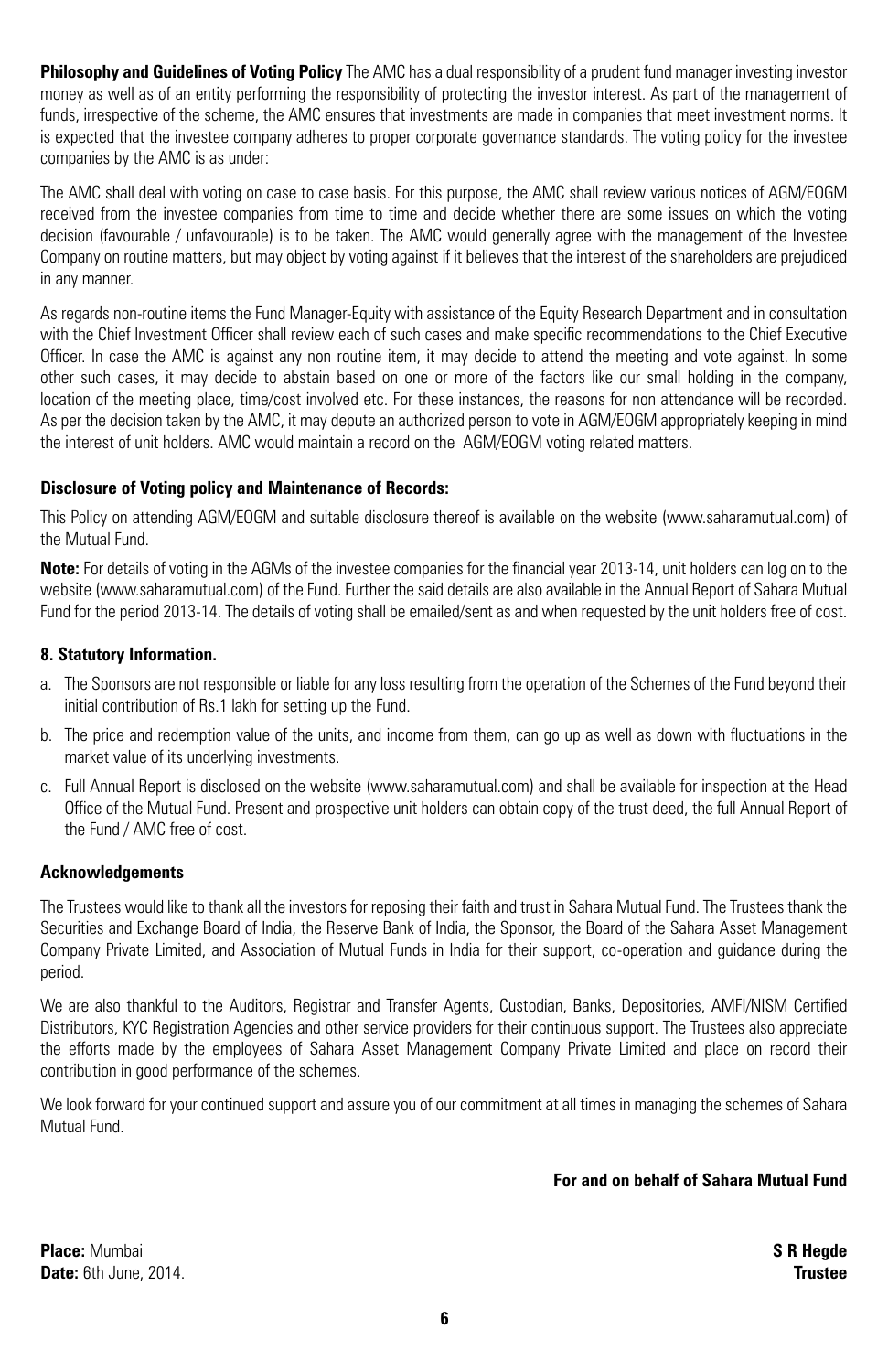#### **INDEPENDENT AUDITOR'S REPORT**

To the Trustees of Sahara Mutual Fund

#### **Report on the Financial Statements**

We have audited the accompanying financial statements of Sahara Mutual Fund – Sahara R.E.A.L. Fund ("the Scheme"), which comprise the Balance Sheet as at March 31, 2014, and the Revenue Account for the year then ended, and a summary of significant accounting policies and other explanatory information.

#### **Management's Responsibility for the Financial Statements**

The Trustees of Sahara Mutual Fund and the Management of Sahara Asset Management Company Private Limited (the "Management") are responsible for the preparation of these financial statements that give a true and fair view of the financial position and financial performance of the Scheme in accordance with the accounting policies and standards specified in the Ninth Schedule of the Securities and Exchange Board of India (Mutual Funds) Regulations, 1996 and amendments thereto, as applicable. This responsibility includes the design, implementation and maintenance of internal control relevant to the preparation and presentation of the financial statements that give a true and fair view and are free from material misstatement, whether due to fraud or error.

#### **Auditor's Responsibility**

Our responsibility is to express an opinion on these financial statements based on our audit. We conducted our audit in accordance with the Standards on Auditing issued by the Institute of Chartered Accountants of India. Those Standards require that we comply with ethical requirements and plan and perform the audit to obtain reasonable assurance about whether the financial statements are free from material misstatement.

An audit involves performing procedures to obtain audit evidence about the amounts and disclosures in the financial statements. The procedures selected depend on the auditor's judgment, including the assessment of the risks of material misstatement of the financial statements, whether due to fraud or error. In making those risk assessments, the auditor considers internal control relevant to the Scheme's preparation and fair presentation of the financial statements in order to design audit procedures that are appropriate in the circumstances, but not for the purpose of expressing an opinion on the effectiveness of the Scheme's internal control. An audit also includes evaluating the appropriateness of accounting policies used and the reasonableness of the accounting estimates made by management, as well as evaluating the overall presentation of the financial statements.

We believe that the audit evidence we have obtained is sufficient and appropriate to provide a basis for our audit opinion.

#### **Opinion**

In our opinion and to the best of our information and according to the explanations given to us, the financial statements give the information required by the Securities and Exchange Board of India (Mutual Funds) Regulations, 1996 and amendments thereto, as applicable, in the manner so required and give a true and fair view in conformity with the accounting principles generally accepted in India:

(a) in the case of the Balance Sheet, of the state of affairs of the Scheme as at March 31, 2014;

(b) in the case of the Revenue Account, of the surplus for the year ended on that date.

#### **Report on Other Legal and Regulatory Requirements**

As required by the Securities and Exchange Board of India (Mutual Funds) Regulations, 1996 and amendments thereto, as applicable, we report that:

- a) We have obtained all the information and explanations, which to the best of our knowledge and belief were necessary for the purpose of our audit.
- b) The statement of account has been prepared in accordance with the accounting policies and standards specified in the Ninth Schedule of the Securities and Exchange Board of India (Mutual Funds) Regulations, 1996 and amendments thereto, as applicable.
- c) We have reviewed the Valuation Policy being followed for the schemes of Sahara Mutual Fund. The Valuation Policy implemented for the scheme is in line with the SEBI guidelines issued in this regard.

**For Chaturvedi & Co**

Chartered Accountants (Firm's Registration No. 302137E)

> **(SN Chaturvedi)** (Partner) Mem. No. 040479

**Place:** Mumbai **Date:** 6th June, 2014.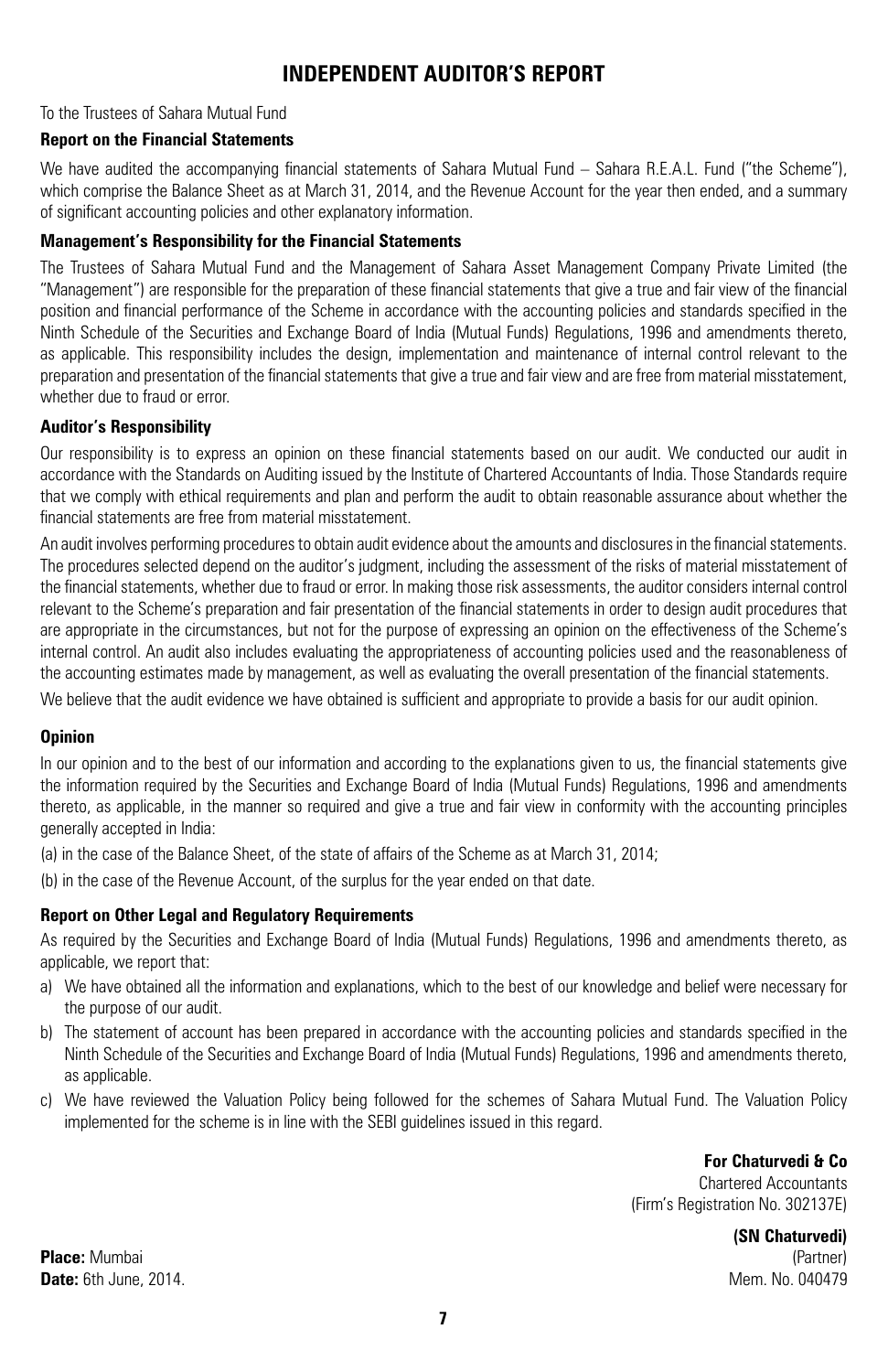### Abridged Balance Sheet as at 31<sup>st</sup> MARCH, 2014

|  |  | (₹ in lakhs) |  |
|--|--|--------------|--|
|  |  |              |  |

|                     | <b>SAHARA R.E.A.L FUND</b>                                   | As at            | (1, 1)<br>As at  |
|---------------------|--------------------------------------------------------------|------------------|------------------|
|                     |                                                              | ended 31/03/2014 | ended 31/03/2013 |
|                     | <b>LIABILITIES</b>                                           |                  |                  |
| 1<br>$\overline{2}$ | Unit Capital                                                 | 405.04           | 520.40           |
|                     | Reserves & Surplus                                           |                  |                  |
| 2.1                 | Unit Premium Reserves                                        | (19.44)          | (15.89)          |
| 2.2                 | Unrealised Appreciation Reserve                              | 71.82            | 15.79            |
| 2.3                 | <b>Other Reserves</b>                                        | (87.40)          | (143.79)         |
| 3                   | Loans & Borrowings                                           |                  |                  |
| 4                   | <b>Current Liabilities &amp; Provisions</b>                  |                  |                  |
| 4.1                 | Provision for doubtful Income/Deposits                       |                  |                  |
| 4.2                 | Other Current Liabilities & Provisions                       | 43.38            | 11.80            |
|                     | <b>TOTAL</b>                                                 | 413.40           | 388.31           |
|                     | <b>ASSETS</b>                                                |                  |                  |
| 1                   | Investments                                                  |                  |                  |
| 1.1.                | Listed Securities:                                           |                  |                  |
| 1.1.1               | <b>Equity Shares</b>                                         | 356.58           | 337.94           |
| 1.1.2               | Preference Shares                                            |                  |                  |
| 1.1.3               | <b>Equity Linked Debentures</b>                              |                  |                  |
| 1.1.4               | Other Debentures & Bonds                                     |                  |                  |
| 1.1.5               | Securitised Debt securities                                  |                  |                  |
| 1.2                 | <b>Securities Awaited Listing:</b>                           |                  |                  |
| 1.2.1               | <b>Equity Shares</b>                                         |                  |                  |
| 1.2.2               | Preference Shares                                            |                  |                  |
| 1.2.3               | <b>Equity Linked Debentures</b>                              |                  |                  |
| 1.2.4               | Other Debentures & Bonds                                     |                  |                  |
| 1.2.5               | Securitised Debt securities                                  |                  |                  |
| 1.3                 | <b>Unlisted Securities</b>                                   |                  |                  |
| 1.3.1               | <b>Equity Shares</b>                                         |                  |                  |
| 1.3.2               | Preference Shares                                            |                  |                  |
| 1.3.3               | <b>Equity Linked Debentures</b>                              |                  |                  |
| 1.3.4               | Other Debentures & Bonds                                     |                  |                  |
| 1.3.5               | Securitised Debt securities                                  |                  |                  |
| 1.4                 | Government Securities                                        |                  |                  |
| 1.5                 | <b>Treasury Bills</b>                                        |                  |                  |
| 1.6                 | <b>Commercial Paper</b>                                      |                  |                  |
| 1.7                 | Certificate of Deposits                                      |                  |                  |
| 1.8                 | <b>Bill Rediscounting</b>                                    |                  |                  |
| 1.9                 | Units of Domestic Mutual Fund                                |                  |                  |
| 1.10                | <b>Foreign Securities</b>                                    |                  |                  |
|                     | <b>Total Investments</b>                                     | 356.58           | 337.94           |
| 2                   | Deposits                                                     |                  |                  |
| 3                   | <b>Other Current Assets</b>                                  |                  |                  |
| 3.1                 | Cash & Bank Balance                                          | 12.40            | 7.69             |
| 3.2                 | Reverse Repo Lending                                         | 2.39             | 37.75            |
| 3.3                 | <b>Others</b>                                                | 42.03            | 4.93             |
| 4                   | Deferred Revenue Expenditure (to the extent not written off) |                  |                  |
|                     | <b>TOTAL</b>                                                 | 413.40           | 388.31           |
|                     |                                                              |                  |                  |

Notes to Accounts - Annexure I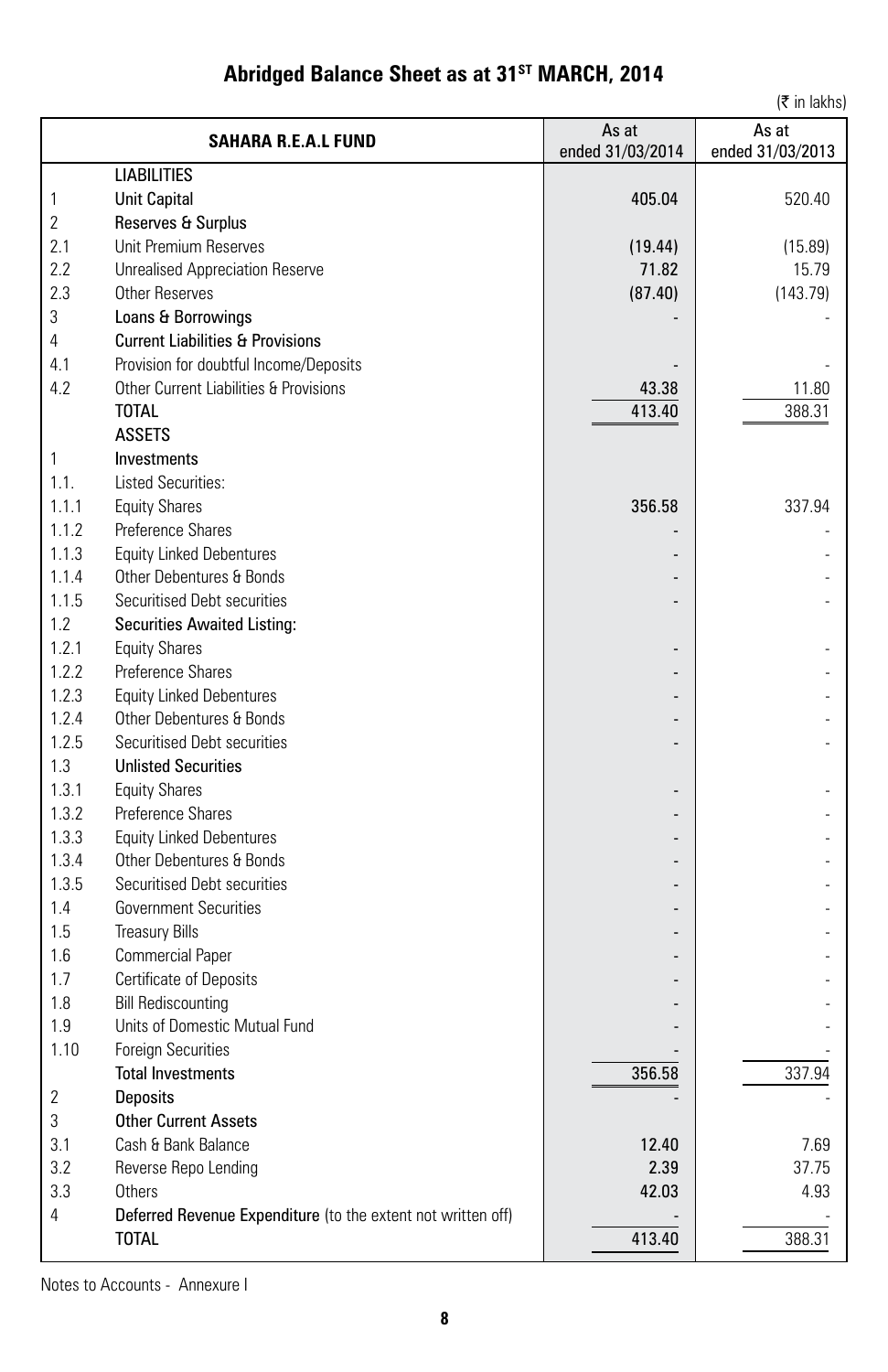### **Abridged Revenue Account For The Year / Period Ended 31ST MARCH 2014.**

 $(5$  in lakhs)

|                | <b>SAHARA R.E.A L FUND</b>                                             | Current<br>Year / Period<br>ended<br>31/03/2014 | Current<br>Year / Period<br>ended<br>31/03/2013 |
|----------------|------------------------------------------------------------------------|-------------------------------------------------|-------------------------------------------------|
| $\mathbf{1}$   | <b>INCOME</b>                                                          |                                                 |                                                 |
| 1.1            | Dividend                                                               | 3.18                                            | 8.28                                            |
| 1.2            | Interest                                                               | 2.27                                            | 1.96                                            |
| 1.3            | Realised Gain / (Loss) on Foreign Exchange Transactions                |                                                 |                                                 |
| 1.4            | Realised Gains / (Losses) on Interscheme sale of investments           |                                                 |                                                 |
| 1.5            | Realised Gains / (Losses) on External sale / redemption of investments | (12.33)                                         | (17.82)                                         |
| 1.6            | Realised Gains / (Losses) on Derivative Transactions                   |                                                 |                                                 |
| 1.7            | Other Income                                                           |                                                 |                                                 |
|                | (A)                                                                    | (6.88)                                          | (7.58)                                          |
| 2              | <b>EXPENSES</b>                                                        |                                                 |                                                 |
| 2.1            | Management fees                                                        | 4.50                                            | 5.62                                            |
| 2.2            | Service tax on Management fees                                         | 0.56                                            | 0.69                                            |
| 2.3            | Investor Education & Awareness Fees                                    | 0.07                                            | 0.05                                            |
| 2.4            | Transfer agents fees and expenses                                      | 1.48                                            | 1.13                                            |
| 2.5            | Custodian fees                                                         | 0.90                                            | 0.80                                            |
| 2.6            | Trusteeship fees and expenses                                          | 0.94                                            | 0.84                                            |
| 2.7            | <b>Commission to Agents</b>                                            | 0.02                                            | 0.04                                            |
| 2.8            | Marketing & Distribution expenses                                      | 0.00                                            | 1.12                                            |
| 2.9            | Audit fees                                                             | 1.07                                            | 1.06                                            |
| 2.10           | Deferred Revenue Expenditure                                           | 0.00                                            | 0.00                                            |
| 2.11           | Other Operating Expenses*                                              | 0.75                                            | 1.13                                            |
|                | (B)                                                                    | 10.29                                           | 12.48                                           |
| 3              | NET REALISED GAINS / (LOSSES) FOR THE YEAR / PERIOD<br>$(A - B = C)$   | (17.17)                                         | (20.06)                                         |
| 4              | Change in Unrealised Depreciation in value of investments<br>(D)       | (45.98)                                         | (22.08)                                         |
| 5              | NET GAINS / (LOSSES) FOR THE YEAR / PERIOD<br>$(E=(C-D))$              | 28.81                                           | 2.02                                            |
| 6              | Change in unrealised appreciation in the value of investments<br>(F)   | 15.79                                           | 24.67                                           |
| $\overline{7}$ | NET SURPLUS / (DEFICIT) FOR THE YEAR / PERIOD<br>$(E + F = G)$         | 44.60                                           | 26.69                                           |
| 7.1            | Add: Balance transfer from Unrealised Appreciation Reserve             | 56.03                                           | (8.87)                                          |
| 7.2            | Less: Balance transfer to Unrealised Appreciation Reserve              | 71.82                                           | 15.80                                           |
| 7.3            | Add: Income Equalisation Reserve                                       | 27.57                                           | 33.05                                           |
| 8              | Total                                                                  | 56.38                                           | 35.07                                           |
| 9              | Dividend appropriation                                                 |                                                 |                                                 |
| 9.1            | Income Distributed during the year / period                            |                                                 |                                                 |
| 9.2            | Tax on income distributed during the year / period                     |                                                 |                                                 |
| 10             | Retained Surplus / (Deficit) carried forward to Balance sheet          | 56.38                                           | 35.07                                           |

\* Includes costs relating to STT on equity transactions, investor communication, insurance and transaction costs. Notes to Accounts – Annexure 1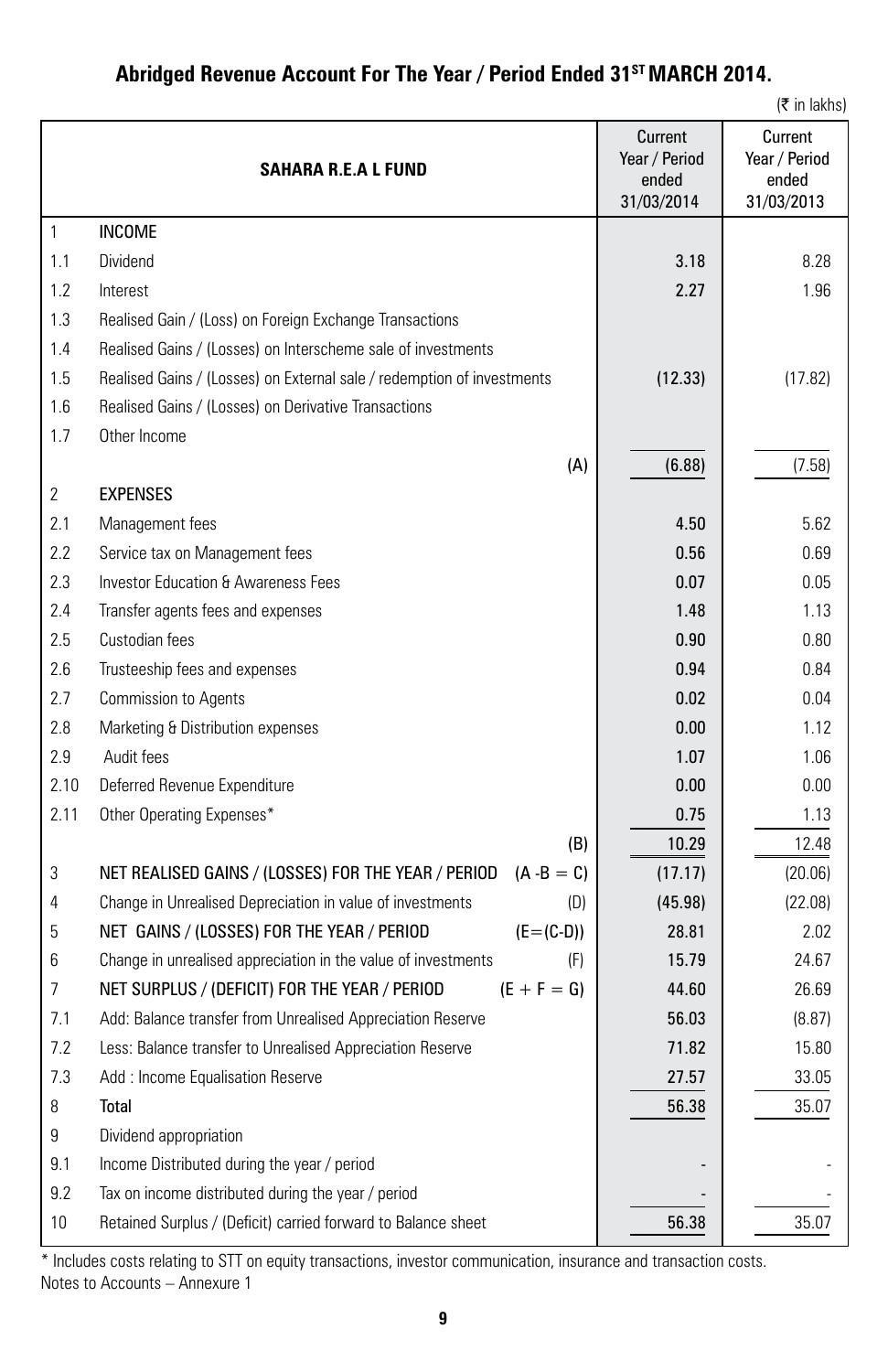### **NOTES TO ACCOUNTS – ANNEXURE 1 TO THE ABRIDGED BALANCE SHEET AND REVENUE ACCOUNT FOR THE YEAR / PERIOD ENDED 31ST MARCH, 2014**

#### **1. Investments**

- 1.1 Certain investments are registered in the name of the Fund without specific reference to the Scheme. As at March 31, 2014 the aggregate market value of securities under Sahara R. E .A .L Fund but held in the name of Sahara Mutual Fund is Rs.238,888.43
- 1.2 The Registrar and Transfer Agents charges amounting to Rs.1,48,057.93 constitutes 14.41% of the total schemes expenses
- 1.3 Open Position of derivatives (outstanding market value & % to Net Assets as of the Year end). Nil
- 1.4 Investments in Associates and Group Companies: Provide details of issuer, nature of instruments, amount, and aggregate investments by all schemes. Nil
- 1.5 Open position of Securities Borrowed and / or Lending by the scheme. Nil
- 1.6 Details of NPA: Aggregate market value and provision thereof. Nil
- 1.7 Aggregate Unrealised Gain / Loss as at the end of the Financial Year / Period and percentage to net assets.

| Asset Class          |              | 31-Mar-14 |                                |        | 31-Mar-13       |        |                                |        |
|----------------------|--------------|-----------|--------------------------------|--------|-----------------|--------|--------------------------------|--------|
|                      | Appreciation | $%$ to    | Depreciation                   | $%$ to | Appreciation    | $%$ to | Depreciation                   | $%$ to |
|                      | (₹ In lakhs) | Net       | $(5 \text{ ln} \text{ lakhs})$ | Net    | $($ ₹ In lakhs) | Net    | $(5 \text{ ln} \text{ lakhs})$ | Net    |
|                      |              | Assets    |                                | Assets |                 | Assets |                                | Assets |
| <b>Equity Shares</b> | 71.82        | 19.41     | 4.59                           | .24    | 15.79           | 4.19   | 50.57                          | 13.43  |

1.8 Aggregate Value of Purchase and Sale with Percentage to average assets.

#### **Purchases**

| Year    | Amount (Rs) | % of Daily average |
|---------|-------------|--------------------|
| 2013-14 | 80.325.217  | 223.13             |
| 2012-13 | 49,415,554  | 103.70             |

#### **Sales**

| Year    | Amount (Rs) | % of Daily average |
|---------|-------------|--------------------|
| 2013-14 | 84,443,385  | 234.57             |
| 2012-13 | 65.034.827  | 136.47             |

1.9 Non-Traded securities in the portfolio: Provide Aggregate Value of Equity, Debt & Money Market Instruments and percentage to net assets.

| Scheme Name         | Category                           | 31 <sup>st</sup> March, 2014  |                    | 31 <sup>st</sup> March, 2013  |                    |  |
|---------------------|------------------------------------|-------------------------------|--------------------|-------------------------------|--------------------|--|
|                     |                                    | Market value<br>(Rs.in lakhs) | % to Net<br>Assets | Market value<br>(Rs.in lakhs) | % to Net<br>Assets |  |
| Sahara R.F.A.I Fund | Money Market<br><i>instruments</i> | 29.95                         | 8.10               | 38.57                         | 10.24              |  |

2. Details of Transaction with Associates under regulation 25(8). Brokerage to SIFCL A/c CMSD (Associate) has been made for sale of units of the MF as on 31<sup>st</sup> March 2014:

#### **Commission to SIFCL A/c CMSD (Associate) made for sale of units of the MF for the current year ended 31st March 2014.**  $($ ₹ in lakhs)

| Tax Gain Fund   | Growth Fund | Liquid Fund                                                                                        | Mid cap Fund | Wealth Plus<br>Fund | Short Term Bond | . Infrastructure l<br>Fund |
|-----------------|-------------|----------------------------------------------------------------------------------------------------|--------------|---------------------|-----------------|----------------------------|
| 0.42            | 0.13        | 0.03                                                                                               | 0.14         | 0.02                | 0.01            | 0.07                       |
| Star Value Fund |             | Super 20 Fund   Power and Natural Resources Fund   Banking & Financial Services Fund   Income Fund |              |                     |                 |                            |
| 0.01            | 0.02        | 0.00                                                                                               |              | 0.76                | 0.01            |                            |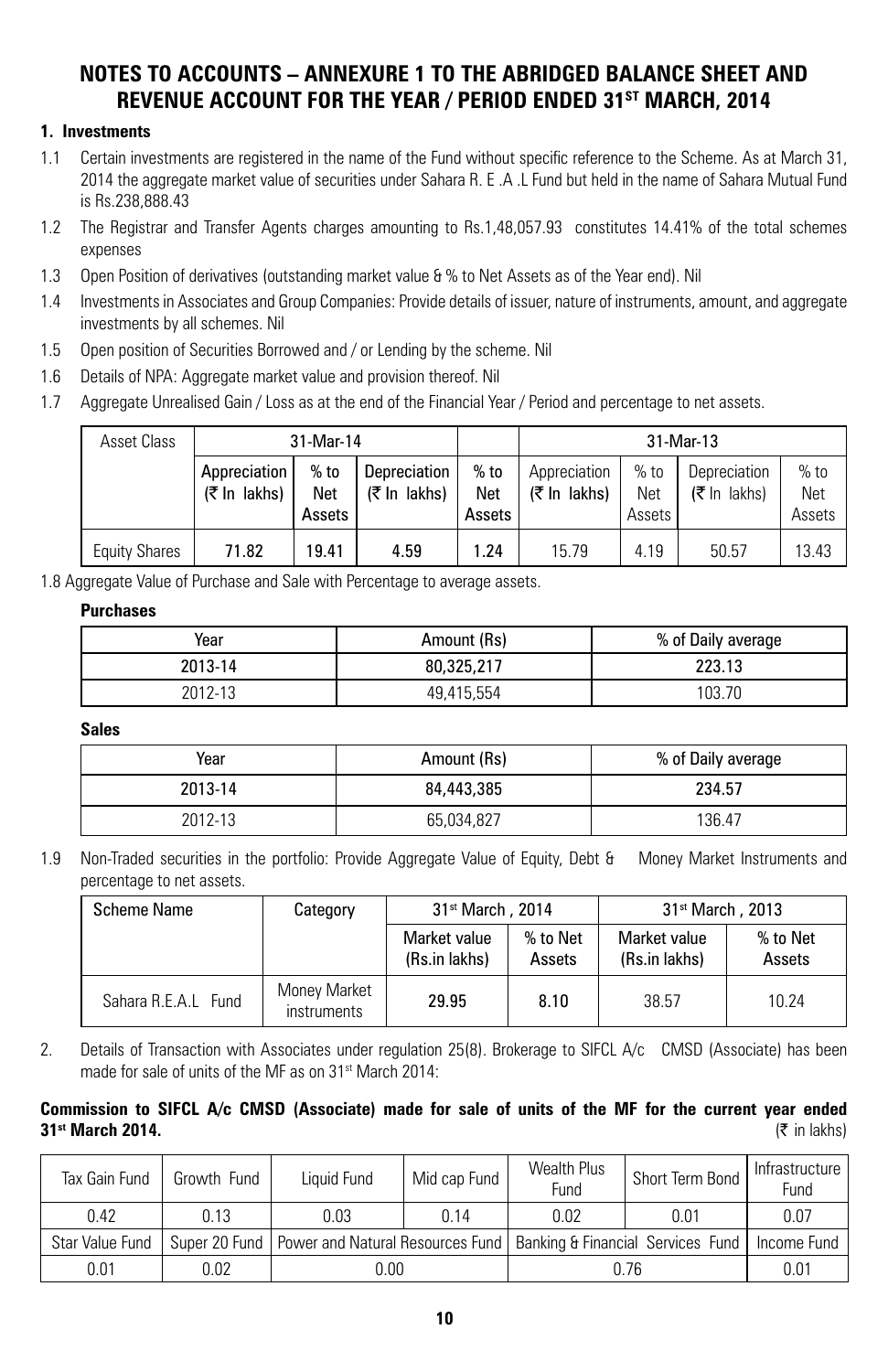#### **Commission to SIFCL A/c CMSD (Associate) made for sale of units of the MF for the previous year ended 31st March 2013.**

 $(5$  in lakhs)

| Tax Gain | Growth | Liauid | Mid cap | <b>Wealth Plus</b> | Short Term | Infrastructure |
|----------|--------|--------|---------|--------------------|------------|----------------|
| Fund     | Fund   | Fund   | Fund    | Fund               | Bond       | Fund           |
| 0.40     | 0.24   | 0.04   | 0.25    | 0.05               | 0.01       | 0.11           |

| Star Value Fund | Super 20 Fund | <b>Power and Natural</b><br>Resources Fund | <b>Banking &amp; Financial</b><br>Services Fund | Income Fund |
|-----------------|---------------|--------------------------------------------|-------------------------------------------------|-------------|
| 0.04            | 0.08          | 0.00                                       | 0.58                                            | 0.00        |

#### **Commission paid to associates / related parties /group companies of Sponsor/AMC**

| Name of associate /<br>related parties / group<br>companies<br>of Sponsor / AMC | Nature of<br>association /<br>nature of relation                 | <b>Period Covered</b>  | Business given (Rs<br>cr and % of total<br>business received by<br>the fund) | Commission paid (Rs & %<br>of total commission paid<br>by the fund |
|---------------------------------------------------------------------------------|------------------------------------------------------------------|------------------------|------------------------------------------------------------------------------|--------------------------------------------------------------------|
| (1)                                                                             |                                                                  | (3)                    | (4)                                                                          | (5)                                                                |
| SIFCL A/c CMSD                                                                  | Sponsor / Mutual   April 13 - March  <br><b>Fund Distributor</b> | 14                     | $(1.29 \& 0.45%)$                                                            | (Rs.1,60,398.82; 13.57%)                                           |
| SIFCL A/c CMSD                                                                  | Sponsor / Mutual<br><b>Fund Distributor</b>                      | April 12 -<br>March 13 | $(0.81 \& 0.24\%)$                                                           | (Rs.1,80,802.67; 8.82%)                                            |

In column No 4, the total business received by the fund includes business through ARNs & also direct business. In column No 5, the amount includes the upfront and the trail.

#### **Brokerage paid to associates / related parties / group companies of Sponsor/AMC**

| Name of associate /<br>related parties / group<br>companies of Sponsor<br>AMC | Nature of<br>association<br>$^{\prime}$ nature of<br>relation | Period<br>Covered | Value of Transaction (in<br>Rs, Cr & of Total value of<br>Transaction of the Fund) | Brokerage (Rs Cr &<br>% of total brokerage<br>paid by the Fund) |
|-------------------------------------------------------------------------------|---------------------------------------------------------------|-------------------|------------------------------------------------------------------------------------|-----------------------------------------------------------------|
|                                                                               |                                                               |                   |                                                                                    |                                                                 |

There are no associate brokers, hence not applicable for the period April – Mar 2014 & April – Mar 2013

3. Large Holdings in the Scheme (i.e. in excess of 25% of the net assets): Nil

4. Unit Capital movement during the year ended / period ended March 31, 2014 (Face value of Units: Rs 10 per unit)

#### **Growth Option**

|                                   | Number of Units         | Number of Units<br>Amount (Rs) |                         | Amount (Rs)             |
|-----------------------------------|-------------------------|--------------------------------|-------------------------|-------------------------|
|                                   | As on<br>March 31, 2014 | As on<br>March 31, 2014        | As on<br>March 31, 2013 | As on<br>March 31, 2013 |
| Initial Capital                   | 10,898,668.702          | 108,986,687.02                 | 10,898,668.702          | 108,986,687.02          |
| Opening Balance                   | 3,985,931.883           | 39,859,318.83                  | 5,180,395.122           | 51,803,951.22           |
| Units Sold during the year        |                         |                                | 9.116.502               | 91.165.02               |
| Units Repurchased during the year | (817, 767.510)          | (8, 177, 675, 10)              | (1,203,579.741)         | (12,035,797.41)         |
| <b>Closing Balance</b>            | 3,168,164.373           | 31,681,643.73                  | 3,985,931.883           | 39,859,318.83           |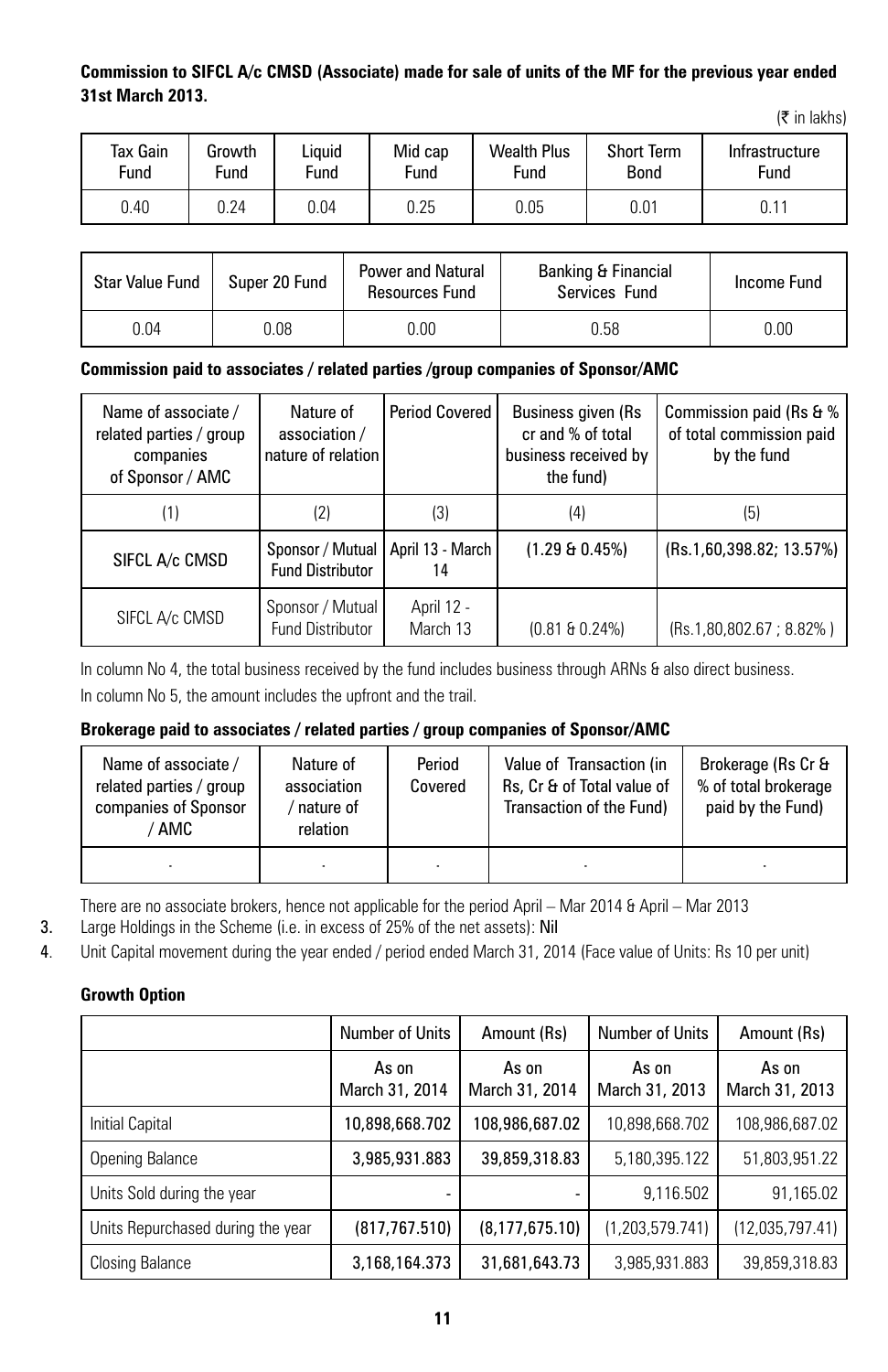#### **Growth Option (Direct)**

|                                   | Number of Units         | Number of Units<br>Amount (Rs) |                         | Amount (Rs)             |
|-----------------------------------|-------------------------|--------------------------------|-------------------------|-------------------------|
|                                   | As on<br>March 31, 2014 | As on<br>March 31, 2014        | As on<br>March 31, 2013 | As on<br>March 31, 2013 |
| Initial Capital                   |                         |                                |                         |                         |
| Opening Balance                   | 745.036                 | 7,450.36                       | -                       |                         |
| Units Sold during the year        | 896.169                 | 8,961.69                       | 745.036                 | 7.450.36                |
| Units Repurchased during the year | ۰                       |                                | -                       |                         |
| <b>Closing Balance</b>            | 1,641.205               | 16,412.05                      | 745.036                 | 7.450.36                |

#### **Dividend Option**

|                                   | Number of Units<br>Amount (Rs) |                         | Number of Units         | Amount (Rs)             |
|-----------------------------------|--------------------------------|-------------------------|-------------------------|-------------------------|
|                                   | As on<br>March 31, 2014        | As on<br>March 31, 2014 | As on<br>March 31, 2013 | As on<br>March 31, 2013 |
| Initial Capital                   | 3,653,051.558                  | 36,530,515.58           | 3,653,051.558           | 36,530,515.58           |
| Opening Balance                   | 1,216,946.733                  | 12,169,467.33           | 1,828,622.203           | 18,286,222.03           |
| Units Sold during the year        | 844.243                        | 8,442.43                | 1.985.703               | 19.857.03               |
| Units Repurchased during the year | (341, 962.471)                 | (3,419,624.71)          | (613, 661.173)          | (6, 136, 611, 73)       |
| <b>Closing Balance</b>            | 875,828.505                    | 8,758,285.05            | 1,216,946.733           | 12,169,467.33           |

#### **Dividend Option(Direct)**

|                                   | Number of Units         | Amount (Rs)             | Number of Units         | Amount (Rs)             |
|-----------------------------------|-------------------------|-------------------------|-------------------------|-------------------------|
|                                   | As on<br>March 31, 2014 | As on<br>March 31, 2014 | As on<br>March 31, 2013 | As on<br>March 31, 2013 |
| Initial Capital                   |                         | -                       |                         |                         |
| Opening Balance                   | 372.465                 | 3,724.65                |                         |                         |
| Units Sold during the year        | 4,375.232               | 43.752.32               | 372.465                 | 3,724.65                |
| Units Repurchased during the year | -                       |                         |                         |                         |
| Closing Balance                   | 4.747.697               | 47,476.97               | 372.465                 | 3,724.65                |

5. Expenses other than management fee is inclusive of service tax where applicable.

6. Previous year figures have been reclassified/regrouped, wherever necessary, to conform to the current year's classification.

7. Contingent Liability: Nil

#### **Mutual Fund investments are subject to market risks read all scheme related documents carefully.**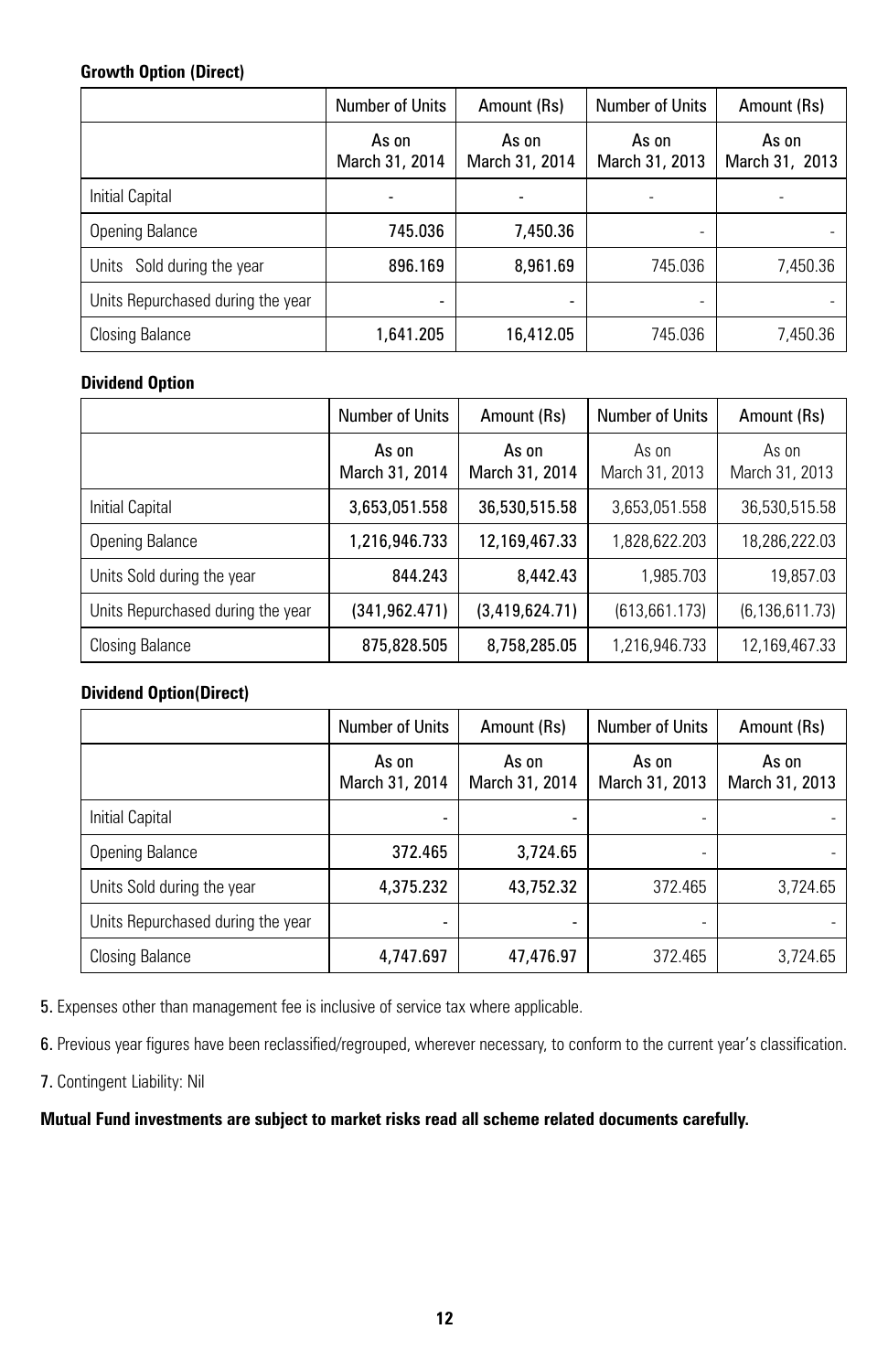### **KEY STATISTICS FOR THE YEAR / PERIOD ENDED 31ST MARCH, 2014**

| SAHARA R. E. A. L FUND             | Current Year / Period<br>ended 31/03/2014 | Previous Year / Period<br>ended 31/03/2013 |
|------------------------------------|-------------------------------------------|--------------------------------------------|
| 1. NAV per unit (Rs.):             |                                           |                                            |
| <b>Open</b>                        |                                           |                                            |
| Dividend Plan                      | 7.2350                                    | 7.4950                                     |
| Growth Plan                        | 7.2350                                    | 7.4950                                     |
| Direct Dividend Plan               | 7.2425                                    |                                            |
| Direct Growth Plan                 | 7.2408                                    |                                            |
| Repurchase Price during the year** |                                           |                                            |
| (i) Highest                        |                                           |                                            |
| Dividend Plan                      | 9.0441                                    | 8.6646                                     |
| Growth Plan                        | 9.0441                                    | 8.6647                                     |
| Direct Dividend Plan               | 9.0787                                    | 8.6648                                     |
| Direct Growth Plan                 | 9.0798                                    | 8.6648                                     |
| (ii) Lowest                        |                                           |                                            |
| Dividend Plan                      | 6.4527                                    | 6.8590                                     |
| Growth Plan                        | 6.4527                                    | 6.8591                                     |
| Direct Dividend Plan               | 6.4673                                    | 7.0257                                     |
| Direct Growth Plan                 | 6.4665                                    | 7.0240                                     |
| Resale Price during the year**     |                                           |                                            |
| (i) Highest                        |                                           |                                            |
| Dividend Plan                      | 9.1355                                    | 8.7521                                     |
| Growth Plan                        | 9.1355                                    | 8.7522                                     |
| Direct Dividend Plan               | 9.1704                                    | 8.7523                                     |
| Direct Growth Plan                 | 9.1715                                    | 8.7523                                     |
| (ii) Lowest                        |                                           |                                            |
| Dividend Plan                      | 6.5179                                    | 6.9283                                     |
| Growth Plan                        | 6.5179                                    | 6.9284                                     |
| Direct Dividend Plan               | 6.5326                                    | 7.0967                                     |
| Direct Growth Plan                 | 6.5318                                    | 7.0949                                     |
| End                                |                                           |                                            |
| Dividend Plan                      | 9.1355                                    | 7.2350                                     |
| Growth Plan                        | 9.1355                                    | 7.2350                                     |
| Direct Dividend Plan               | 9.1704                                    | 7.2425                                     |
| Direct Growth Plan                 | 9.1715                                    | 7.2408                                     |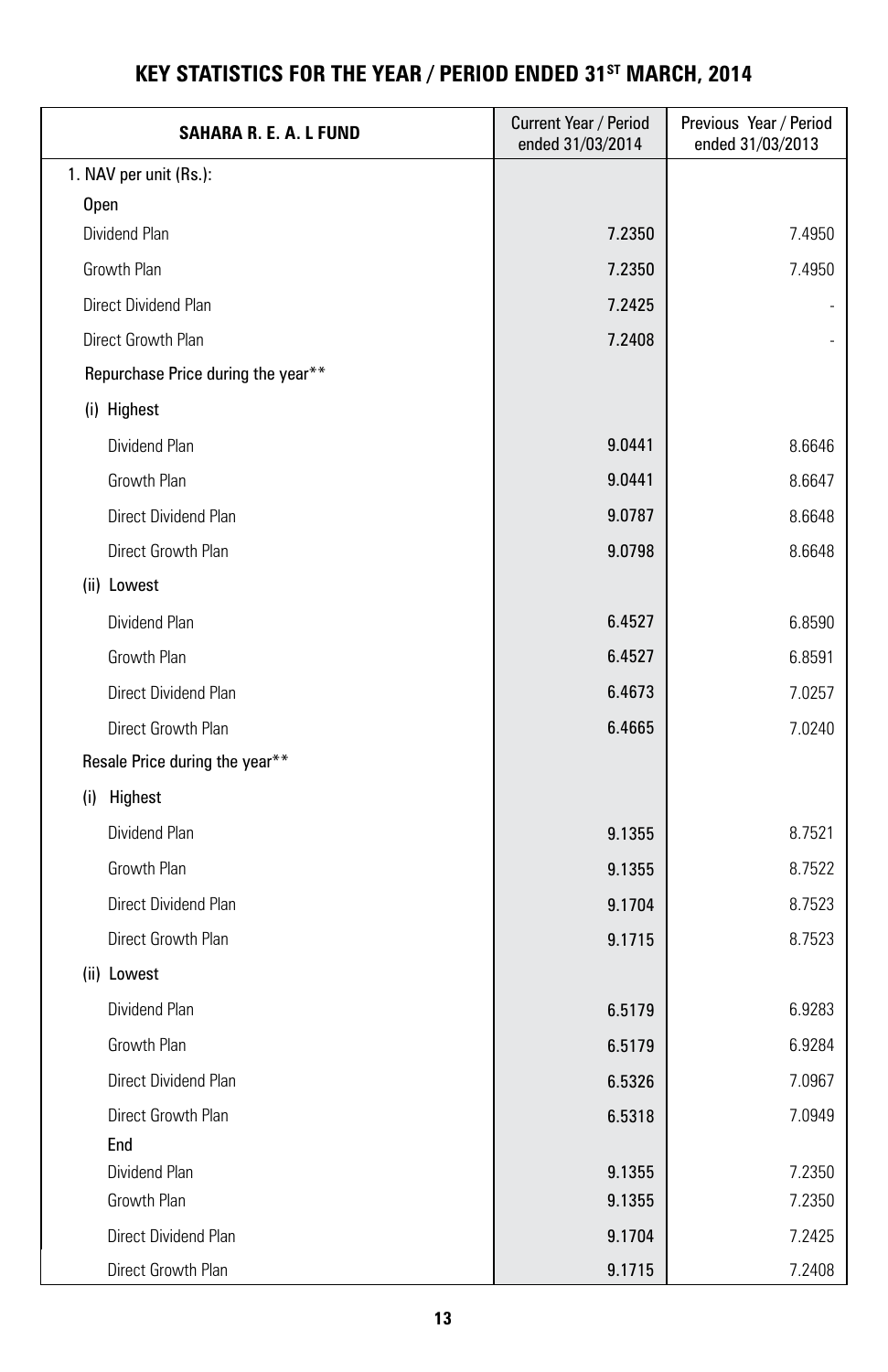### **KEY STATISTICS FOR THE YEAR / PERIOD ENDED 31ST MARCH, 2014**

| <b>SAHARA R. E. A. L FUND</b>                                   | Current Year / Period<br>ended 31/03/2014 | Previous Year / Period<br>ended 31/03/2013 |
|-----------------------------------------------------------------|-------------------------------------------|--------------------------------------------|
| 2. Closing Assets Under Management (Rs. in Lakhs)               |                                           |                                            |
| End                                                             | 370.02                                    | 376.51                                     |
| Average (AAuM)                                                  | 359.99                                    | 476.54                                     |
| 3. Gross income as % of AAuM <sup>1</sup>                       | $-1.91%$                                  | $-1.59%$                                   |
| 4. Expense Ratio:                                               |                                           |                                            |
| a. Total Expense as % of AAuM                                   | 2.85                                      | 2.62                                       |
| b. Management Fee as % of AAuM                                  | 1.40                                      | 1.32                                       |
| 5. Net Income as a percentage of AAuM <sup>2</sup>              | $-4.77%$                                  | $-4.21%$                                   |
| 6. Portfolio turnover ratio <sup>3</sup>                        | 223.13                                    | 103.70                                     |
| 7. Total Dividend per unit distributed during the year / period | Nil                                       | <b>NII</b>                                 |
| 8. Returns:                                                     |                                           |                                            |
| a. Last One Year                                                |                                           |                                            |
| Sahara R.E.A.L Fund - Growth Option (%)                         | 26.25                                     | (3.45)                                     |
| CNX Nifty (%)                                                   | 17.98                                     | 7.31                                       |
| b. Since Inception                                              |                                           |                                            |
| Sahara R.E.A.L Fund - Growth Option (%)                         | (1.41)                                    | (5.88)                                     |
| CNX Nifty (%)                                                   | 2.60                                      | (0.05)                                     |

\*\* based on the maximum load during the year

1. Gross income  $=$  amount against (A) in the Revenue account i.e. Income.

2. Net income = amount against (C) in the Revenue account i.e. Net Realised Gains / (Losses) for the Year / Period

3. Portfolio Turnover = Lower of sales or purchase divided by the Average AuM for the year/period.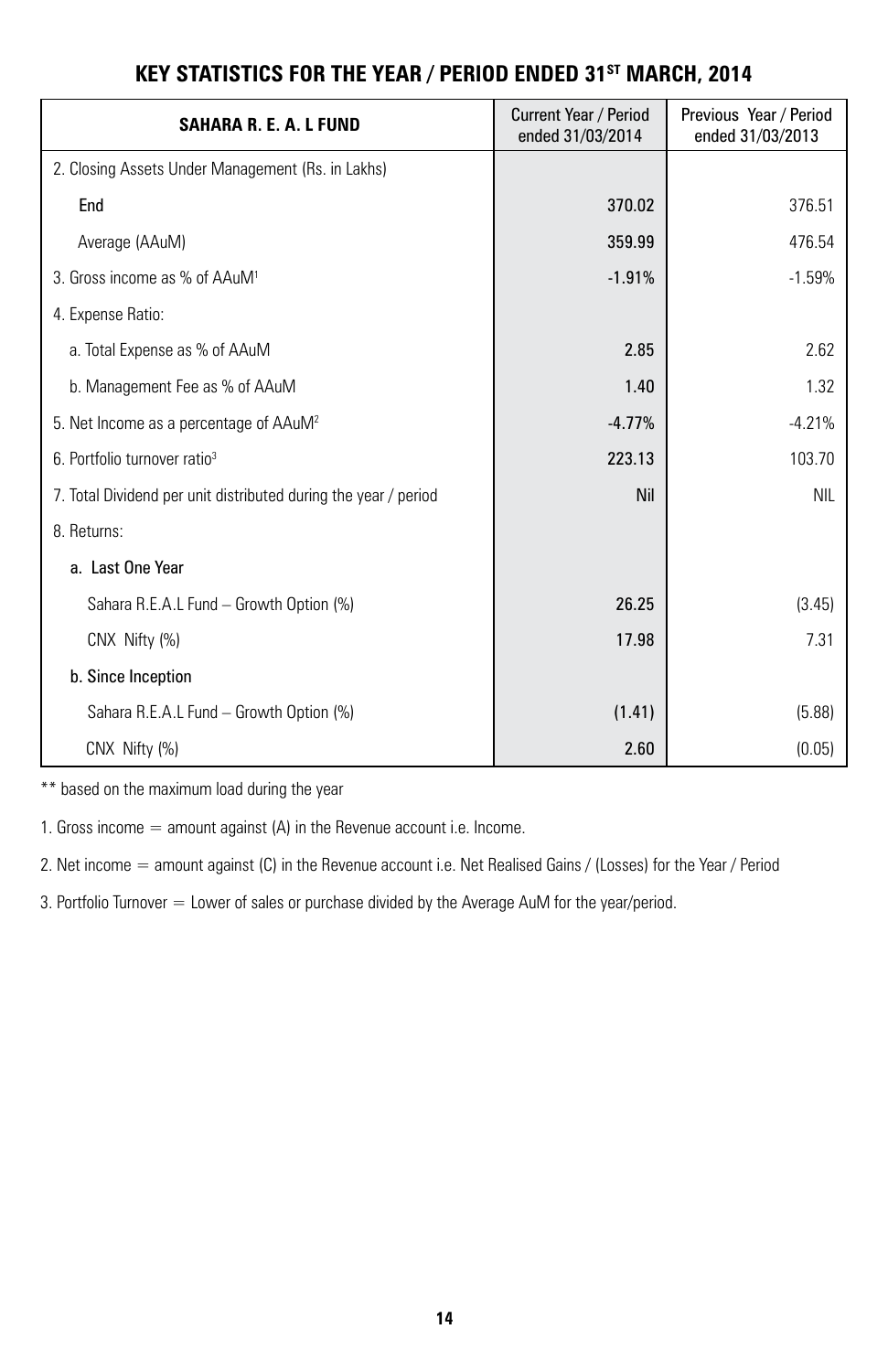### **INVESTOR SERVICE GUIDE**

#### **KNOW YOUR CUSTOMER (KYC): Investors may submit the following documents/ follow the procedure as stated below to comply with KYC requirements:**

(a) KYC Form duly filled in

二、

- (b) Self attested copy of Proof of Identity (PAN) and self attested copy of proof of address
- (c) In person verification is to be done by your distributor or any authorized person.

Original documents need to be shown for verification which will be duly returned after checking the relevant information.

**REGISTRATION OF NOMINATION:** Registration of nomination will facilitate easy transmission of units to the nominee(s), especially if the unit holding is single. Investors with single holding with no nomination are requested to obtain nomination form for registration of nomination.

**MAILING OF ANNUAL REPORT OR ABRIDGED SUMMARY:** In order to bring cost effectiveness in printing and dispatching the annual reports or abridged summary and as a green initiative measure, unit holders are requested to provide their email addresses to enable the Abridged Annual Report and related documents to be forwarded by email. For those email addresses which are already registered with us, the scheme annual accounts or abridged summary would be sent to these email addresses and not as physical copies. The investors, who wish to obtain the Scheme Annual Accounts or Abridged summary etc. in physical form, may specifically communicate in writing for the same.

**REGISTRATION OF MULTIPLE BANK ACCOUNTS FOR PAY-IN AND PAY-OUT:** Registration of up to five bank accounts in case of individuals and HUF and upto ten bank accounts in case of non-individuals is now allowed after which investors can use any of the registered bank accounts to receive redemption / dividend proceeds. These accounts will also be used for verification of pay-ins (i.e. receiving of subscription funds) to ensure that a third party payment is not used for mutual fund subscription. Investors are requested to obtain relevant form for this purpose.

 **Product Labeling in Mutual Funds has been introduced by Mutual Funds.** A system of Product Labeling that would provide investors an easy understanding of the kind of product/scheme they are investing in and its suitability to them has been introduced. **THIS WILL FURTHER HELP THE INVESTOR FOR ALL THEIR FUTURE INVESTMENTS.** The product label will be placed in proximity to the caption of the scheme and will be prominently visible. The colour codes shall also be described in text beside the colour code box.

#### **Note:** Risk may be represented as:

| (BLUE)                    | (YELLOW)                  | (BROWN)                    |
|---------------------------|---------------------------|----------------------------|
| investors understand      | investors understand      | investors understand that  |
| that their principal will | that their principal will | their principal will be at |
| be at low risk            | be at medium risk         | high risk                  |

Investors are requested to refer to the website www.saharamutual.com for information about the schemes of SAHARA MUTUAL FUND through the Scheme Information Document, Statement of Additional Information and Key Information Memorandum, addendums / notices issued from time to time.